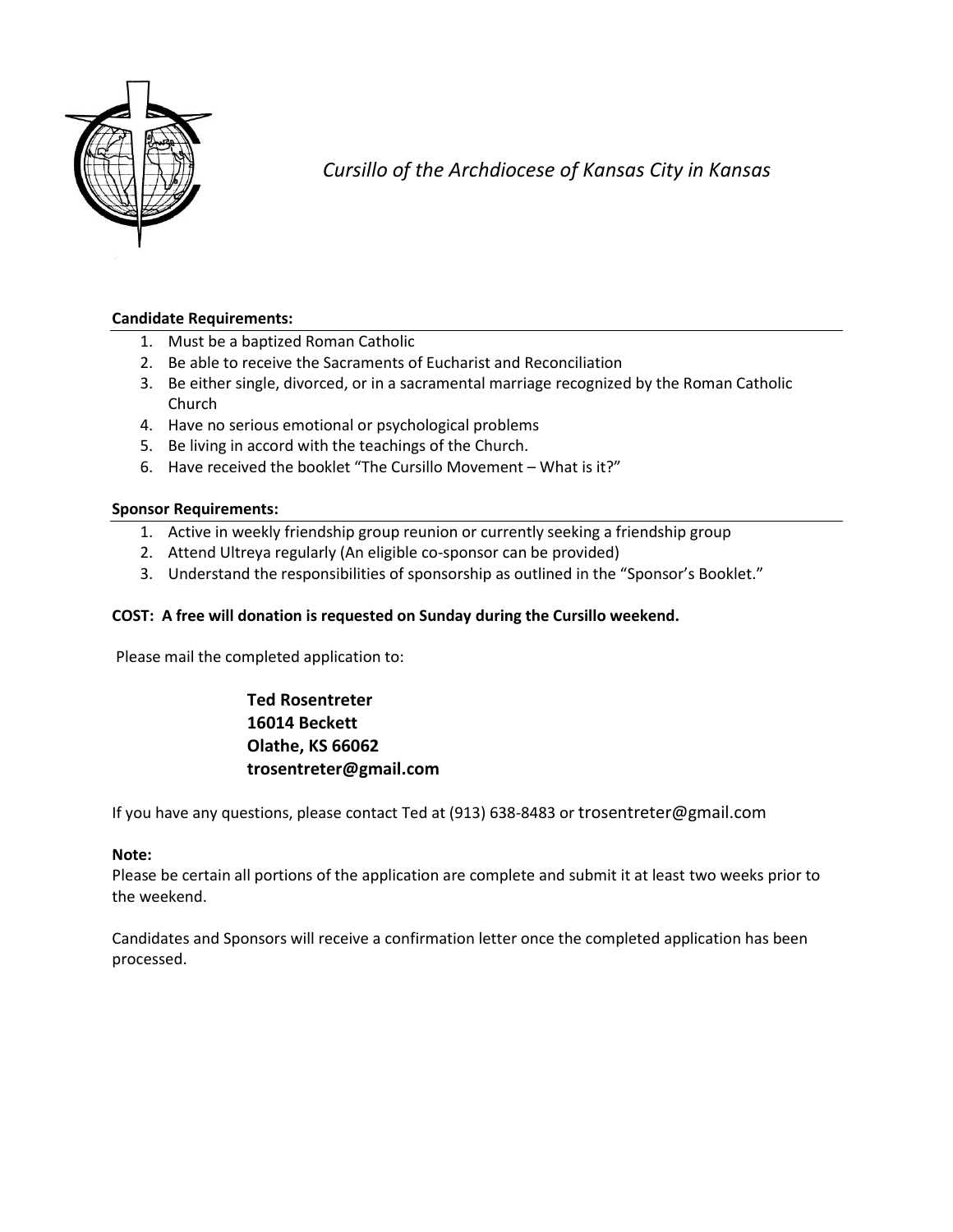

# *CURSILLO WEEKEND APPLICATION:*

This Section to be filled out by the Applicant. Please print or type.

| Zip Code____________ Home Phone______________________Cell Phone__________________             |  |  |
|-----------------------------------------------------------------------------------------------|--|--|
|                                                                                               |  |  |
| Date of birth____________ Age______ Married? _______ If yes, in the Catholic Church?_________ |  |  |
| Widowed? _____ Divorced? _____ Single? _____ Spouse's name _____________________              |  |  |
| If Married has your spouse lived the Cursillo? __________ If yes, When? ________ If no is     |  |  |
| he/she interested in the Cursillo ________Your parish___________________________              |  |  |
|                                                                                               |  |  |
|                                                                                               |  |  |
| Parish Activities/Ministries you are involved in & to what degree                             |  |  |
|                                                                                               |  |  |
|                                                                                               |  |  |
| Please State in your own words why you want to live a Cursillo__________________              |  |  |
|                                                                                               |  |  |
| Has the Follow-up Program of Group Reunion and Ultreya been explained to you?                 |  |  |
| Do you think you will be able to participate in the Follow-up Program?                        |  |  |
| Your Signature                                                                                |  |  |
|                                                                                               |  |  |